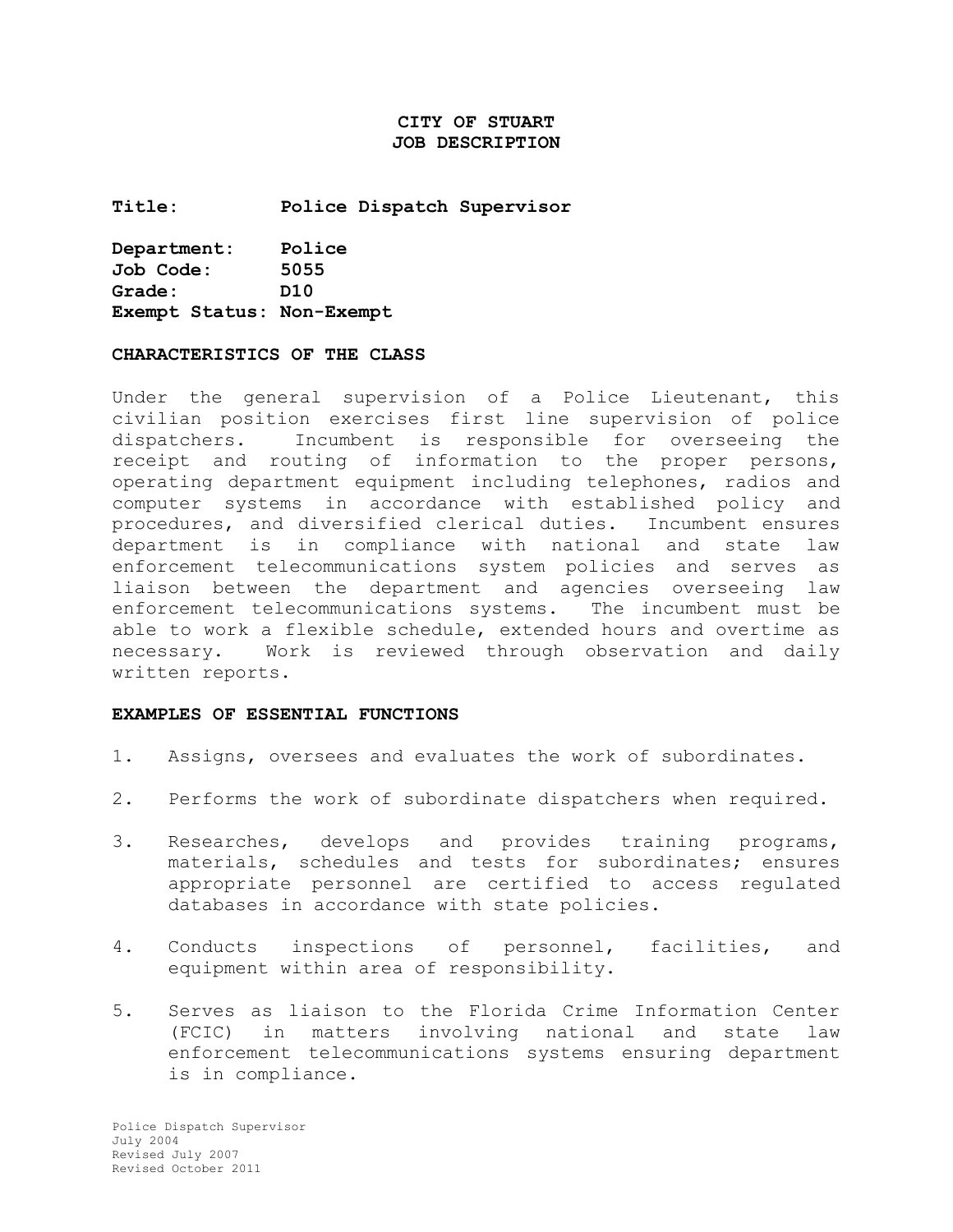# **Page 2 Police Dispatch Supervisor – continued**

- 6. Receives and attempts to resolve citizens' complaints concerning subordinates and/or services; provides and documents counseling to subordinates concerning their behavior, work progress and attitude; follows established disciplinary procedures as appropriate.
- 7. Reports immediately to superior matters of serious importance or concern.
- 8. Provides for the correct and timely completion of all administrative matters concerning members of his/her command.
- 9. Identifies operational and administrative deficiencies and implements change or submits written or oral recommendations that are commensurate with the supervisor's authority.
- 10. Coordinates unit activities with those of other units, departments and agencies.
- 11. Prepares written reports, forms, and other paperwork as required.
- 12. Assists in divisional planning, coordinating and budgeting in both the planning and implementation stages.
- 13. Assists with other departmental duties as required.

NOTE: The examples of essential functions as listed in this classification specification are not necessarily descriptive of any one position in the class. The omission of an essential function of work does not preclude management from assigning duties not listed herein if such functions are a logical assignment to the position.

## **REQUIREMENTS**

### **A. Training and Experience:**

High School Diploma or GED, prefer five years of previous dispatcher experience with a recognized emergency operations organization, and State certification as a Full-Access FCIC II operator. Requires successful completion of state approved course for Terminal Agency Coordinator (TAC) with required recertifications; complete minimum forty (40)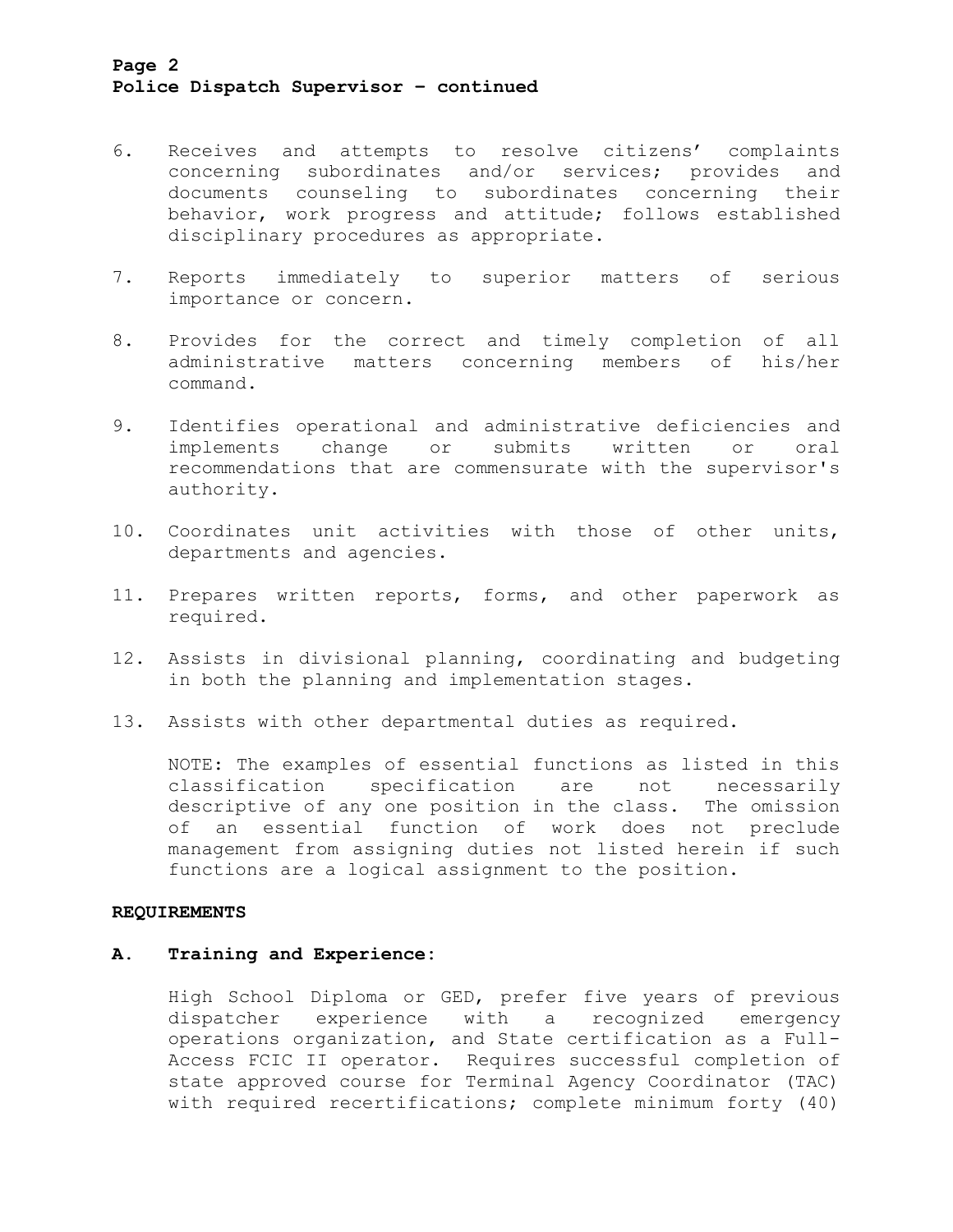hours accumulated job related training at own incentive (Pubic Relations, Communication Skills, Stress Resolution, First Aid, etc.) When mandated by the state of Florida, must be state certified or successfully complete state certification within 6 months. Position is obtained from a competitive process.

Must maintain a valid Florida Driver's License as required for the position.

## **B. Knowledge, Abilities and Skills:**

Knowledge of supervisory principles and practices.

Knowledge of current Terminal Agency Coordinator responsibilities as published by Florida Crime Information Center.

Knowledge of City and department practices, policies, procedures and operations.

Knowledge of city street and zone locations.

Knowledge of National Crime Information Center and Florida Crime Information Center policies.

Ability to analyze complex situations and adopt reasonable courses of action.

Ability to supervise subordinates in a manner conducive to full performance and high morale.

Ability to learn and adapt to changing technologies and practices.

Ability to utilize modern office equipment and computer information systems, related software programs and accurately process data while adhering to deadlines.

Ability to use discretion in making prompt and independent decisions within scope of authority and in accordance with City and department rules, regulations and practices.

Ability to develop and maintain effective working relationships with superiors, employees, members of law enforcement and the public.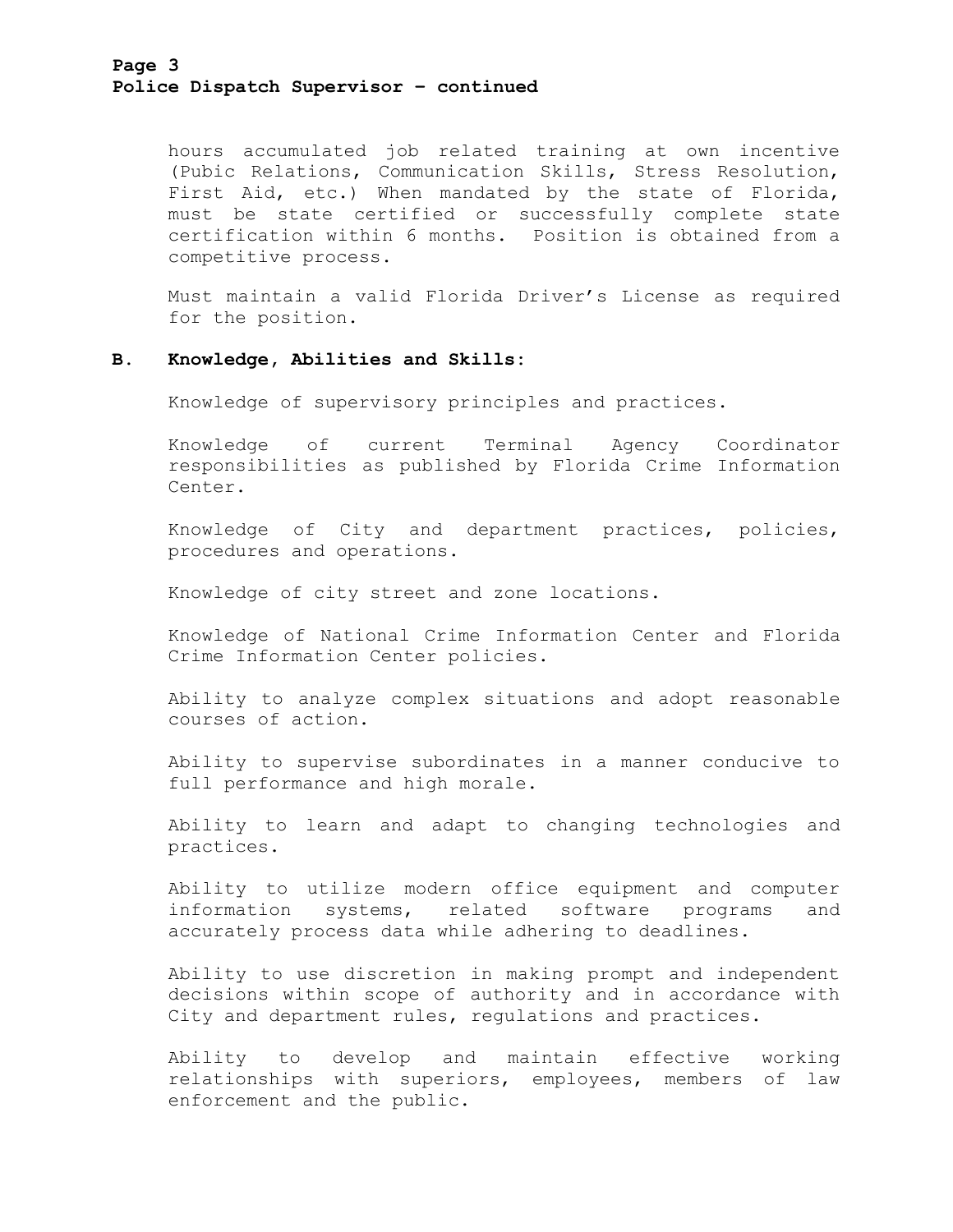Ability to follow oral and written instructions and to speak clearly and concisely when providing information.

Ability to maintain composure in an emergency and to analyze situations, quickly and objectively.

Ability to work shift work.

Ability to work overtime as required, extended shifts, and flexible schedules including days, nights, weekends and holidays.

## **C. Physical Environment:**

Task involves some physical effort, i.e. standing, walking, bending, stretching, pushing, pulling;, light to moderate lifting (25 plus pounds); standard dexterity in the use of fingers, limbs or body in the operation of shop or office equipment. Task may involve extended periods of time at a keyboard.

### **D. Environmental Requirements:**

Task is regularly performed without exposure to adverse environmental conditions; tasks are performed regularly confined office space.

### **E. Sensory Requirements:**

Task requires sound perception and discrimination. Task requires visual perception and discrimination. Task requires oral communications ability. Task requires depth perception and discrimination. Task requires color perception and discrimination.